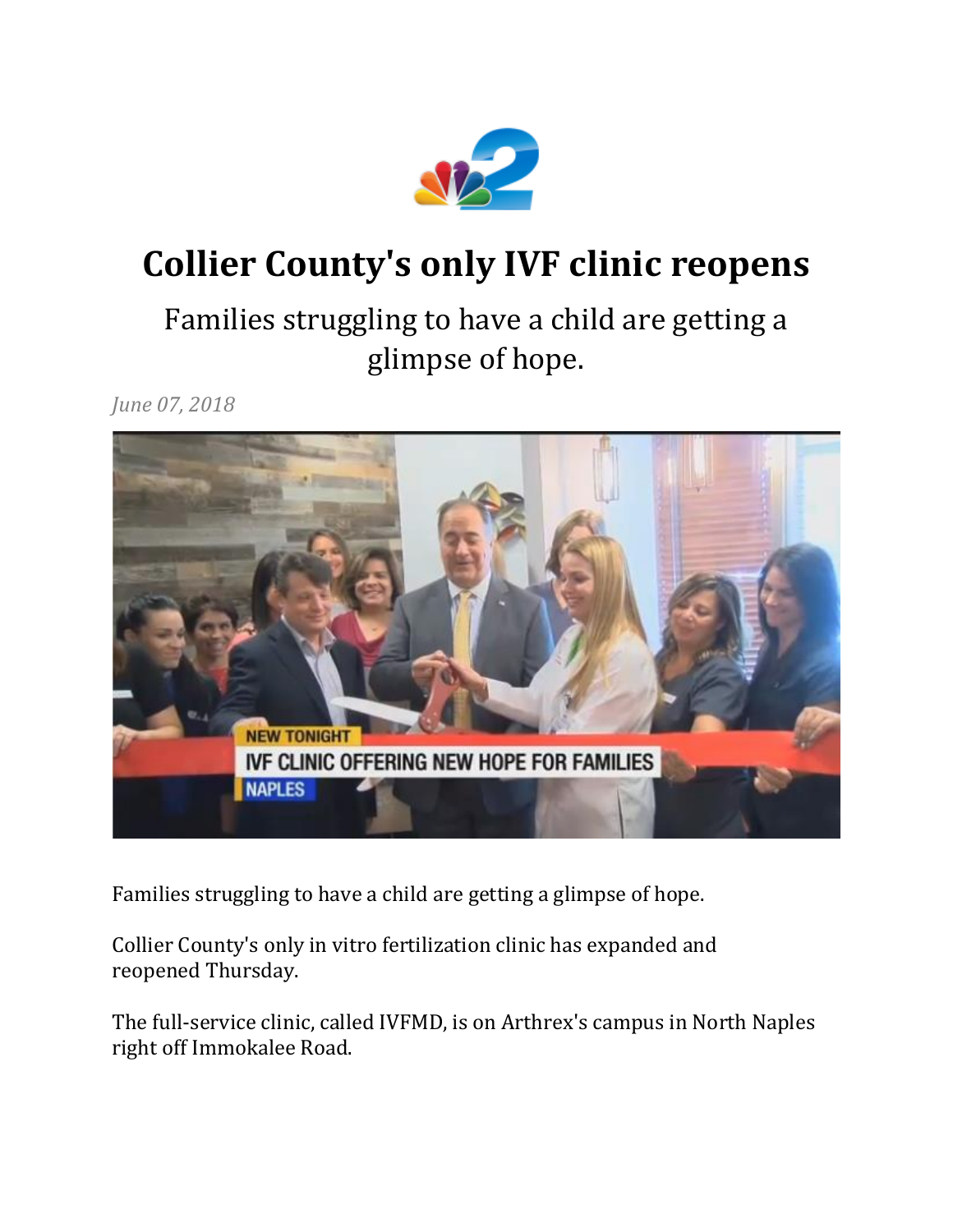In vitro fertilization has come a long way since the first IVF baby was born in 1977. That's why the doctors at IVFMD said having a state of the art facility right on Arthrex's campus is such a benefit to patients in Collier County.

Though she works for IVFMD, Cynthia Hunt knows all too well what it's like to be a patient, unable to have children without help.

"I ended up with a twin pregnancy, miscarried, did a few frozen embryo transfers, and wasn't successful," Hunt said.

With the help of the IVFMD offices, she's the proud mother of 19-year-old twins.

"I'm so grateful to be a mom. My kids are the world to me, it's a great gift," Hunt said.

To create this same miracle for many others, IVFMD needed to upgrade its facility in Collier County.

Thursday, the ribbon was cut on their new state-of-the-art center.

"The technology is constantly advancing to make what we do a lot more successful," Dr. Connie Alford with IVFMD said.

Staff at the facility do it all from consultations, to ultrasounds, to growing embryos. They have specialized freezers as well, which is important to note after two facilities in other states had freezer failures this year, jeopardizing frozen eggs and embryos.

"It will not slip through the cracks," Alford said. "We have alarm systems on the tanks, we have several people that are involved in checking on these alarm systems."

In the end, it's all about making families possible for people who need the help.

"It means that we're able to treat more patients, we're able to give that helping hand and to give them that miracle," Hunt said.